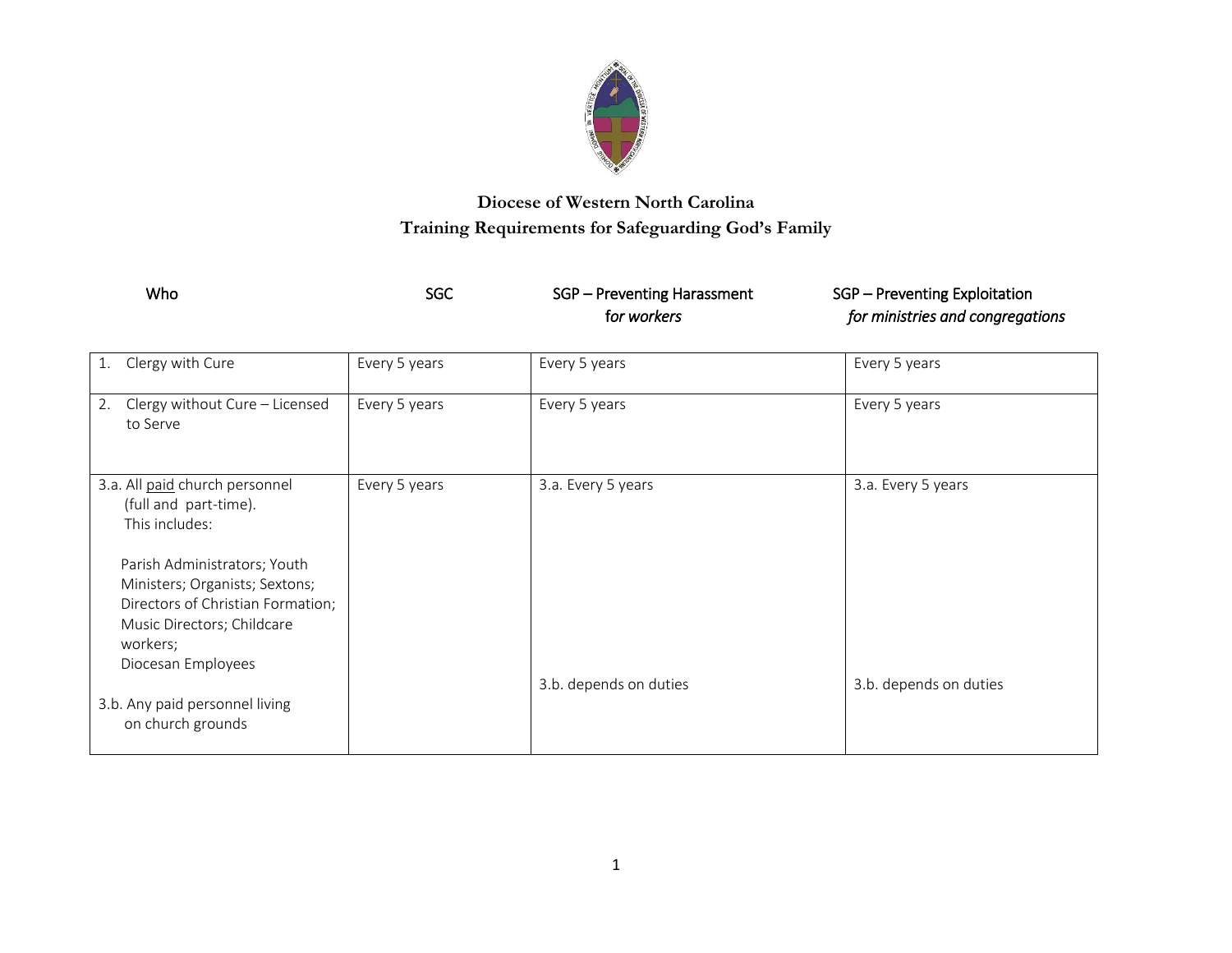| Who | SGC | SGP – Preventing Harassment | SGP – Preventing Exploitation    |
|-----|-----|-----------------------------|----------------------------------|
|     |     | for workers                 | for ministries and congregations |

| 4.a. All non-paid persons who        | Every 5 years | 4.a. Every 5 years | 4.a. Every 5 years |
|--------------------------------------|---------------|--------------------|--------------------|
| regularly supervise or assist        |               |                    |                    |
| with supervising children or         |               |                    |                    |
| youth ministries, more               |               |                    |                    |
| than 4 times a year                  |               |                    |                    |
| (someone with a title);              |               |                    |                    |
| 4.b. full-time or part-time          |               | 4.b. Every 5 years | 4.b. Every 5 years |
| volunteers serving in staff          |               |                    |                    |
| positions;                           |               |                    |                    |
| 4.c. all volunteers, including       |               | 4.c. no            | $4.c.$ no          |
| parents, who assist                  |               |                    |                    |
| with children or youth               |               |                    |                    |
| ministries more than 4               |               |                    |                    |
| times a year;                        |               |                    |                    |
| 5.<br>All volunteers who provide     | Every 5 years |                    |                    |
| transportation to children or        |               |                    |                    |
| youth                                |               |                    |                    |
|                                      |               |                    |                    |
| 6. Adults who volunteer less         | <b>No</b>     |                    |                    |
| than 4 times a year.                 |               |                    |                    |
| Adults at overnight activities<br>7. | Every 5 years |                    |                    |
|                                      |               |                    |                    |
| All staff (paid personnel and<br>8.  | Every 5 years | Every 5 years      | Every 5 years      |
| volunteer) at diocesan or            |               |                    |                    |
| church camps                         |               |                    |                    |
|                                      |               |                    |                    |